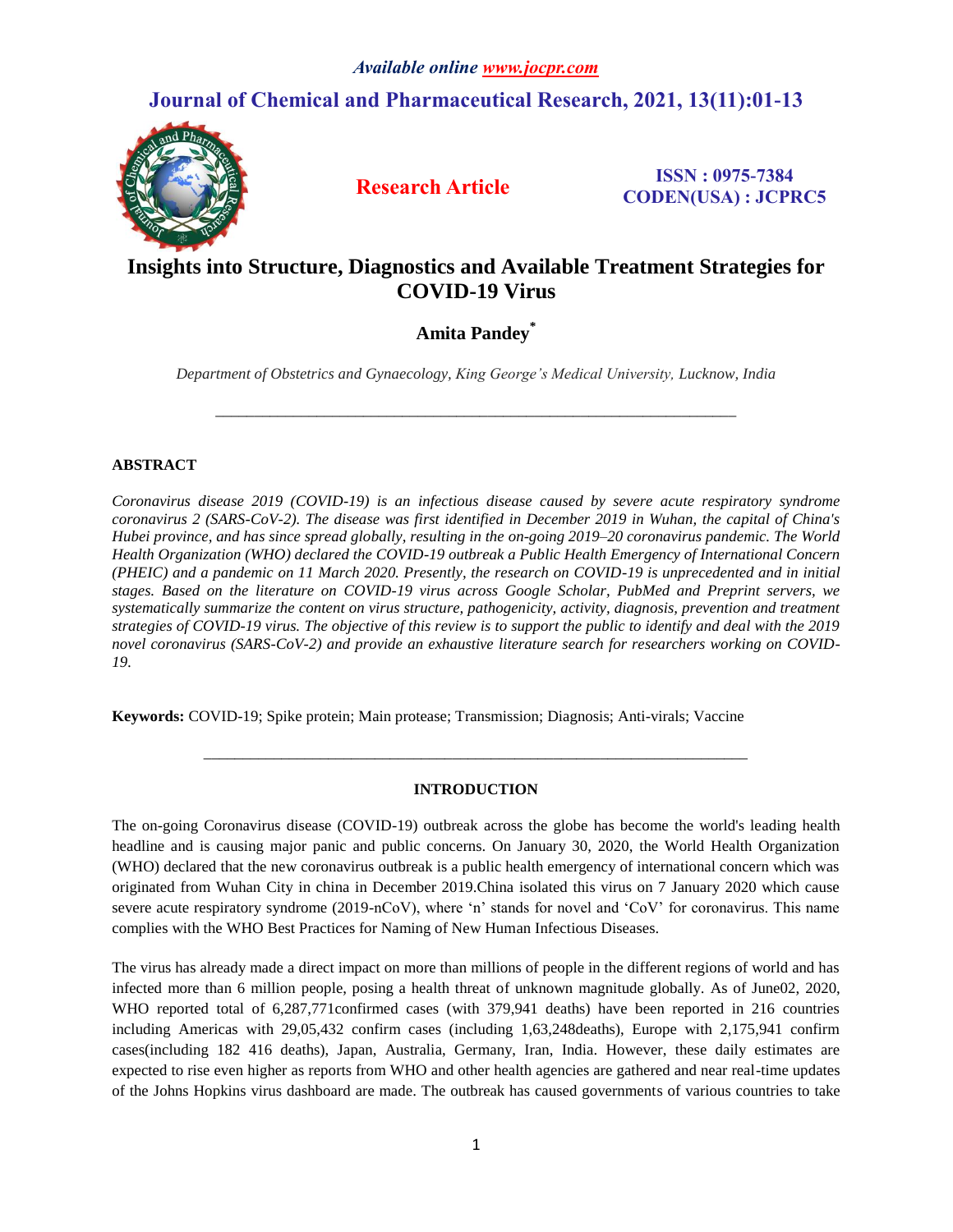swift and protective measures which includes putting cities on lockdown, implementing travel warnings/bans and cancellations, extending national holidays, and closing schools/universities, etc.

 $\mathcal{L}_\mathcal{L} = \mathcal{L}_\mathcal{L}$ 

Currently, there is no approved vaccine for the prevention or treatment of the illness caused by the virus whose origin and extent mortalities remain unknown. There have been more than 100 research papers published within the last 60 days that have allowed for the rapid sharing of scientific information about the virus, but serious questions regarding the causes or mechanisms of transmission, incubation period, risk assessments, and options for effective treatment or intervention of the virus remain largely unanswered. There have been reports of significant shortages of medical staff, a lack of clinics that can handle and treat infected patients, and high demands for face masks for protection. Majorly all the central governments are working with extraordinary diligence to mobilize resources, which includes building of new hospitals and developing new coronavirus vaccine, as well as sending medical experts and clinicians to the cities which are most effected by highly transmittable virus outbreak.

With the continuing coronavirus spur, the public has been advised by various health authorities to reduce traveling and stay at home as a basic means of limiting people's exposure to the virus. Health authorities, including the National Health Commission of the People's Republic of China, WHO, and U.S Centres for Disease Control and Prevention, have issued safety recommendations for taking simple precautions to reduce exposure to and transmission of the virus. Unfortunately, the mandated restrictions on travel and directives against participating in outdoor activities, including regular physical activity and exercise, will inevitably disrupt the routine daily activities of tens of millions of people.

While containing the virus as quickly as possible is the urgent health priority, there have been few health guidelines laid down for the public as to what people can or should do in terms of maintaining their daily exercise or physical activity routines. Arguably, staying home, while a safe measure, may have unintended negative consequences since such efforts to avoid human-to-human transmission of the virus may lead to reduced physical activity. It is likely that prolonged home stay may lead to increased sedentary behaviours, such as spending excessive amounts of time sitting, reclining, or lying down for screening activities (playing games, watching television, using mobile devices); reducing regular physical activity (hence lower energy expenditure); or engaging in avoidance activities that, consequently, lead to an increased risk for and potential worsening of chronic health conditions. Therefore, there is a strong health rationale for continuing physical activity in the home to stay healthy and boost immune system to fight the COVID19 virus, where proper diet and intake of polyphenols are primarily essential.

The new COVID-19 is caused by the virus SARS-CoV-2. The most likely ecological reservoirs for SARS-CoV-2 are bats, but it is believed that the virus jumped the species barrier to humans from another intermediate animal host. This intermediate animal host could be a domestic food animal, a wild animal, or a domesticated wild animal which has not been yet identified. (As per WHO).

#### **Materials and Methods**

#### **Structural Insights of Virus**

COVID-19 is a spherical or pleomorphic enveloped particle containing single-stranded (positive-sense) RNA associated with a nucleoprotein within a capsid comprised of matrix protein. The envelope bears club-shaped glycoprotein projections. Some coronaviruses also contain a hem agglutinin-esterase protein (HE). Coronaviruses possess the largest genomes (26.4–31.7 kb) found among the family of (positive-sense) RNA viruses. Structural components of corona virus is shown in Figure 1. The virus consists of following parts (Figure 1).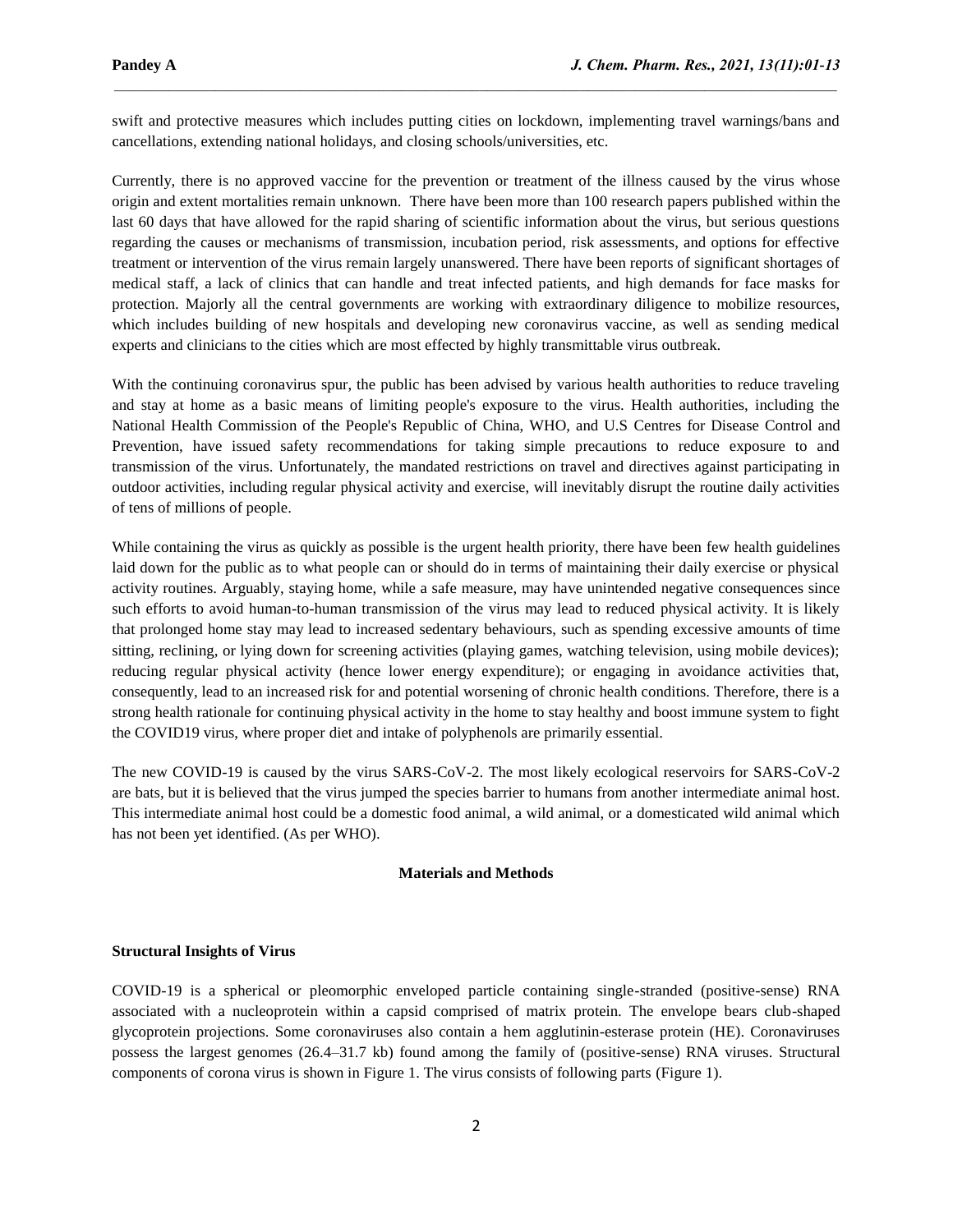

 $\mathcal{L}_\mathcal{L} = \mathcal{L}_\mathcal{L}$ 

**Figure 1: Structural components of corona virus**

#### **Spike Protein (S)**

It is most important trimeric protein of COVID19 virus as associated with contact with human cell receptor called angiotensin converting enzyme 2 (ACE-2). In fact, the main inducer of neutralizing antibodies is S protein few mutations that form a particularly compact 'ridge' in the spike protein is responsible for speculated virulence. This ridge is more compact than the one in the SARS virus, and this new strain is so adept at infecting humans, causing COVID-19.

### **Membrane Glycoprotein (M)**

It spans the membrane bilayer three times, leaving a short NH2-terminal domain outside the virus and a long COOH terminus (cytoplasmic domain) inside the virion. M plays a predominant role in the intracellular formation of virus particles without requiring S.

#### **Nucleocapsid (N)**

Proteins are encoded by ORFs (open reading frames) on the one-third of the genome near the 3′-terminus. Besides these four main structural proteins, different CoVs encode special structural proteins among all known RNA viruses, with  $G + C$  contents varying from 32% to 43%.

## **The Virus Activity**

**Transmission:** COVID-19 can be transmitted through air while sneezing in the form of droplets. As droplets contains huge amounts of viruses, bacteria can also find to stick withit. There are some reports which suggest that the virus might transfer from faecal-oral route. However, it is well established that droplet transmission of this coronavirus leads to community transmission which is the major public health concern.

## **Spread in Respiratory Tract**

As the virus gets inside the human body through nose or mouth, it initially gets stuck in trachea which further spreads to bronchi, bronchioles and alveoli. After entry, this virus transfers its genetical code to the human cells with the help of the protein spikes which help it in attachment with angiotensin converting enzyme 2 (ACE2) receptor. This helps to create a new cell called virions or new virus of the COVID-19. These viruses enter into alveoli inside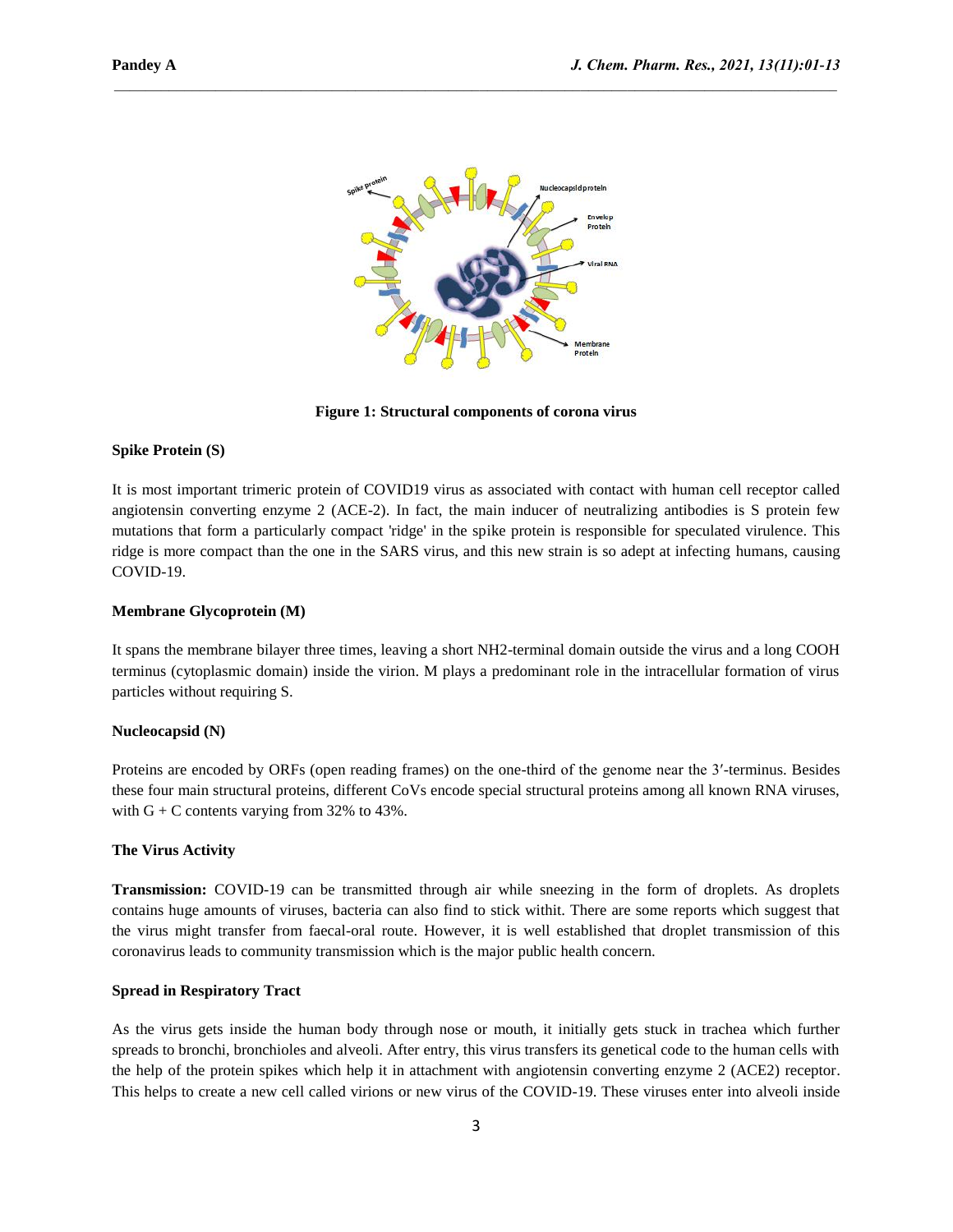lungs where oxygen is absorbed by the cells, these viruses forms a pneumocyte cells. These cells are formed at a similar rate as the growth or multiplication of the virus by its genetical matter inside pneumocyte cell. As due to these cells, a fluid like matter gets accumulated in the alveoli which cause shortness of breath and difficulty in breathing (Figure 2).

 $\mathcal{L}_\mathcal{L} = \mathcal{L}_\mathcal{L}$ 





#### **Affects Due to Virus Spread**

Due to accumulation of fluid, problem in breathing arises and amount of oxygen sucked by the alveolis gradually decreases. Thus, due to this affects hypothalamus and fever starts. As, the normal activity in alveoli's is disturbed, the heartbeat and respiration increase, and level of oxygen gets lower.

## **Potential Strategies for targeting COVID19 virus**

Spike protein or S proteins interacts with host cell receptor, which is angiotensin converting enzyme 2 (ACE-2) receptor. During the first step of receptor binding the spike protein is cleaved in to S1 and S2 by host cell protease known as trans-membrane protease seerin-2 (TMPRSS-2). S1 subunit binds with surface cell receptor of host and S2 subunit (which consists of a fusion peptide, a trans-membrane domain, and cytoplasmic domain which is highly conserved) mediate membrane fusion. The amino acids present in S2 subunit can be the potential drug target. Development of vaccine derived from spike protein can facilitate recognition of virus by immune cell or to develop monoclonal antibodies that bind to covid-19 spike protein and block interaction with human cell. As TMPRSS2 mediate entry of virus into human cell thus can also be potential target as shown (Figure 3).

Spike protein strong binds to ACE-2 and enter to human cell. These receptors are highly expressed in type-2 alveolar cells in lungs. The interaction between ACE-2 receptor and spike protein can be the potential drug target. It has been found that the binding of spike protein with ACE-2 receptor suppress the receptor and contribute to severe lung injury. Administration of excessive soluble ACE-2 may competitively bind to SARS-CoV-2 to neutralize virus and rescue cellular Renin Angiotensin system to protect lung from injury.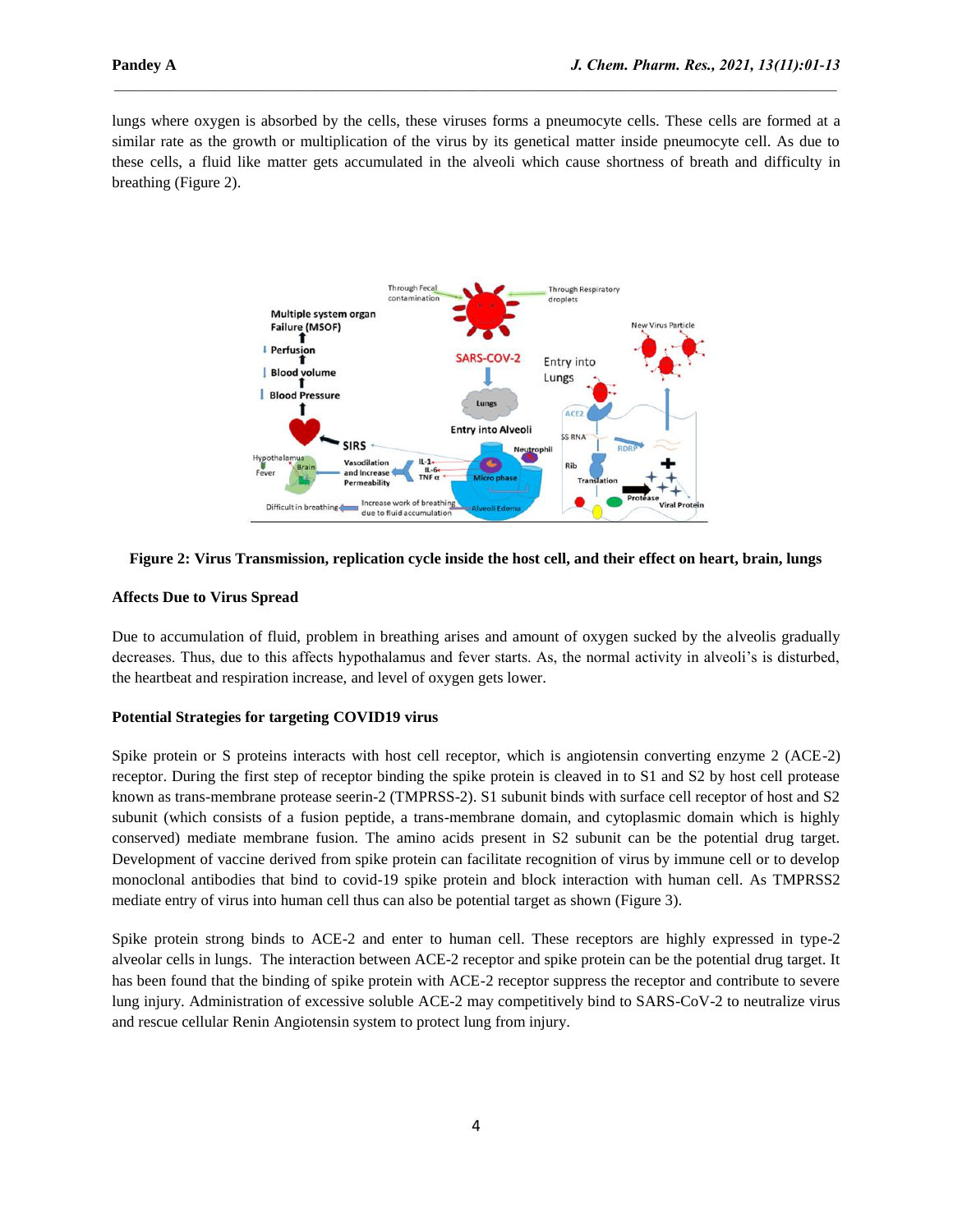

 $\mathcal{L}_\mathcal{L} = \mathcal{L}_\mathcal{L}$ 

## **Figure 2: Binding of virus spike protein with cellular ligand of host cell, and activation by protease**

SARS-CoV-2 (COVID-19 virus) binds to ACE-2 (the angiotensin-converting enzyme 2) by its Spike and allows COVID-19 to enter and infect cells. For the virus to complete entry into the cell following this initial process, the spike protein must be primed by an enzyme called a main protease (Mpro). Similar, to SARS-CoV, SARS-CoV-2 (COVID-19 virus) uses a protease called TMPRSS2 to complete this process. In order to attach virus spike protein to its cellular ligand (ACE2), activation by TMPRSS2 as a protease is needed.

Many researchers are targeting spike proteins to block this virus-host cell interaction and this category spike protein inhibitors are creating a promising hope for anti- CoV drug discovery.

#### **Targeting Replication of Viral Genome**

CoVs has single stranded positive sense RNA (+ss RNA) as their genetic material. The genetic material of CoVs is largest among all known RNA virus i.e. approximately 30kb in length. It possesses 5΄-cap structure and 3΄-poly-Atail. The virus uses its genetic material mRNA for translation of replicas polyprotein 1a and 1ab (pp 1a/pp 1ab). Cleavage of these polyprotein produces nonstructural proteins like RNA dependent RNA polymerase, Helicase and nonstructural protein 3, 4, and 6 (nsp3, nsp4 and nsp6). These three nsps are thought to be responsible for ease of corona virus replication transcription complex (RTC) through recruitment of intra cellular endoplasmic reticulum membrane to form double membrane vesicle (DMV).

RNA dependent RNA polymerase (RdRp) and helicase move to DMV and facilitates the production of sub-genomic RNA from which structural and accessory proteins is produced in next phase of translation. Thus, RdRp is the most promising potential target of corona virus disease. Transcription termination occurs at transcription regulatory sequences located between open reading frames (ORFs) that act as templates for production of sub-genomic mRNA.

Virally encoded chymotrypsin like protease (3CLpro), main protease (Mpro) or two papain like protease for production of 16nsp facilitate the frame shift between ORF1 and ORF1b which increase the production of both pp 1a and pp 1ab poly peptide. Once Tans-membrane proteins S, E, M are synthesized they are inserted into endoplasmic reticulum and then transported to endoplasmic reticulum Golgi intermediate compartment. The N protein binds to the viral genomic RNA in cytoplasm and form nuclear capsid. Once the final variant assembly occurs in the intermediate compartment, mature variants are released through smooth wall vesicle by exocytosis.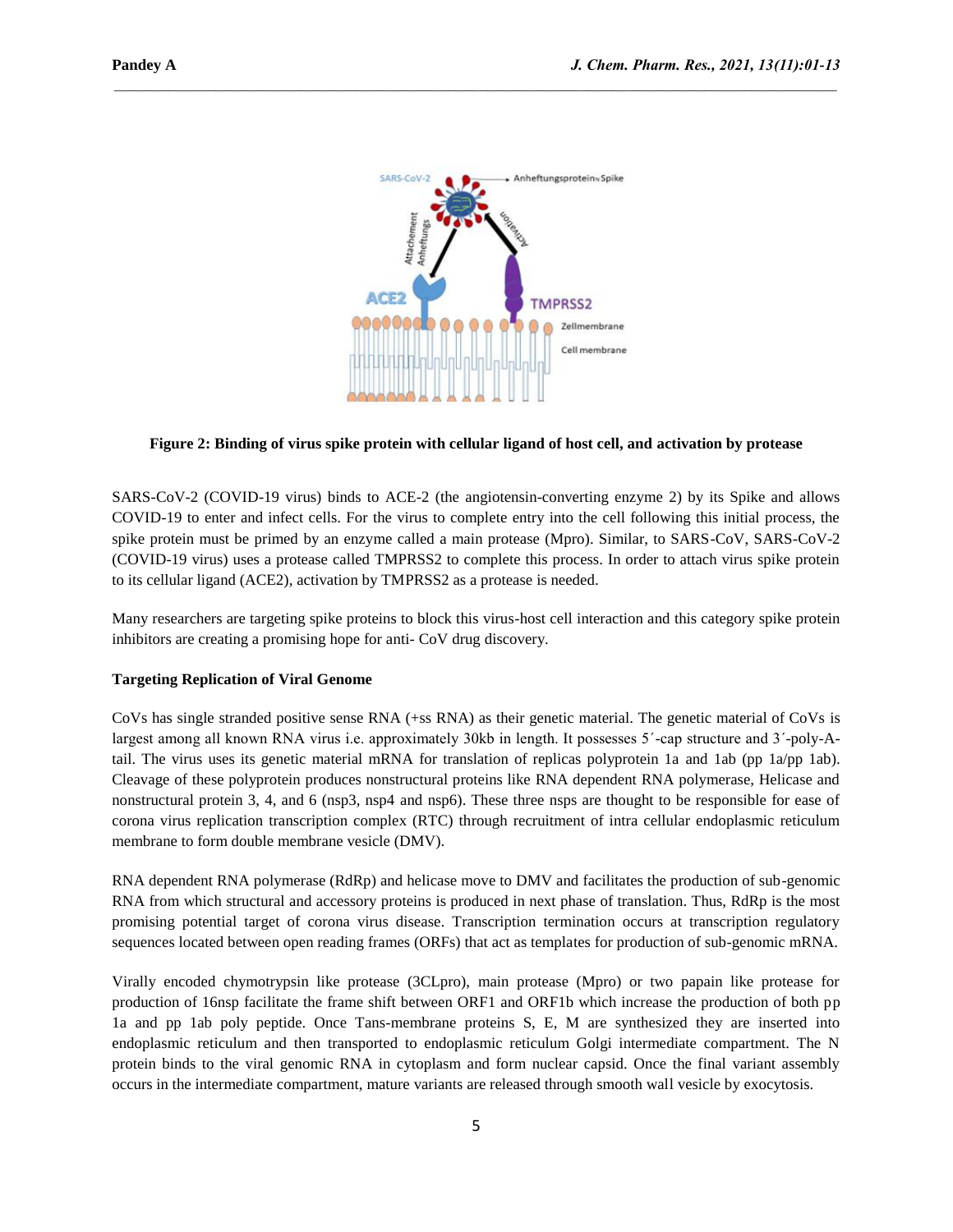# **Preventive Measures adopted to limit the spread of COVID-19 virus**

**Immune Boosting Measure for Self-care:** Elder peoples and person with heart disease, diabetes or the one consuming alcohol or tobacco product are more susceptible to COVID-19 as their immunity is low as compared to normal adult individual. Boosting immunity in infected person is found effective in combating COVID-19 infection.

 $\mathcal{L}_\mathcal{L} = \mathcal{L}_\mathcal{L}$ 

The immune system depends on the ability of white blood cells to produce antibodies against foreign pathogens like bacteria, virus, and other invaders. Consumption of fruits and vegetables containing nutrients like beta-carotene, vitamin C, and vitamin E can boost immune function. Vitamins C and E are antioxidants that help to destroy free radicals and support the body's natural immune response. Vitamin D supplementation may reduce the risk for viral infections, including respiratory tract infections, by reducing production of pro-inflammatory compounds in the body. Increased vitamin D in the blood has been linked to prevention of other chronic diseases including tuberculosis, hepatitis, and cardiovascular disease. Zinc is a mineral that can help boost white blood cells, which defend against invaders. Research also shows that oil may impair white blood cell function and that high-fat diets may alter the gut micro-biota that aid in immunity. So, consumption of low-fat diet is also effective in boosting immunity. Thus, vegetarians have shown to have more immunity than the non-vegetarians. Maintaining healthy weight is also shown effective in maintaining immune function. Sources of various nutrients that can boost immune system are shown (Table 1).

| <b>Nutrient</b> | <b>Source</b>                                                    |
|-----------------|------------------------------------------------------------------|
| Vitamin C       | Red peppers, oranges, strawberries, broccoli, mango, lemon, etc. |
| Vitamin D       | Fortified cereals and plant-based milks and supplements.         |
| Vitamin E       | Nuts, seeds, spinach, and broccoli                               |
| Zinc            | Nuts, pumpkin, seeds, sesame seeds, beans and lentils.           |

**Table 1: Various nutrients with their sources**

### **Hygienic Habits**

The virus spreads through respiratory droplets produced by infected person during coughing or sneezes. When infected person touches a surface by contaminated hand (touch their own mouth, nose, or eyes) of virus particles on it and then it circulates to a healthy person by same mode. Hand hygiene is the important mode to prevent and spread to human for contagious disease. Frequently washing of hand by soap and water for at least 20 seconds or using 68-72 % alcohol-based hand sanitizer is found effective in maintain hand hygiene. Frequently touching of eye, nose, and mouth must be avoided. Best method of coughs and sneezed with the inside of your elbow or upper arm. It prevents to hand become contaminated. Stay home and take rest if you are feeling cold, cough, fever and consultant with doctor.

Various reports suggest that the virus can survive for 5 days on metal surface; 4 days on wood; 2-3 days on plastic and stainless steel; up to 5 days on glass, paper and ceramics; and 24 Hr. on cardboard. So frequently touching surfaces like door handles, light switches, phones, bathroom fixtures and remote controls must be cleaned. For that refer to the CDC's environmental cleaning and disinfection recommendations and this list available of EPAregistered disinfectants. According to the CDC, alcohol solutions with at least 68-72% alcohol, diluted household bleach solutions, and most common EPA-registered household disinfectants should be effective against the COVID-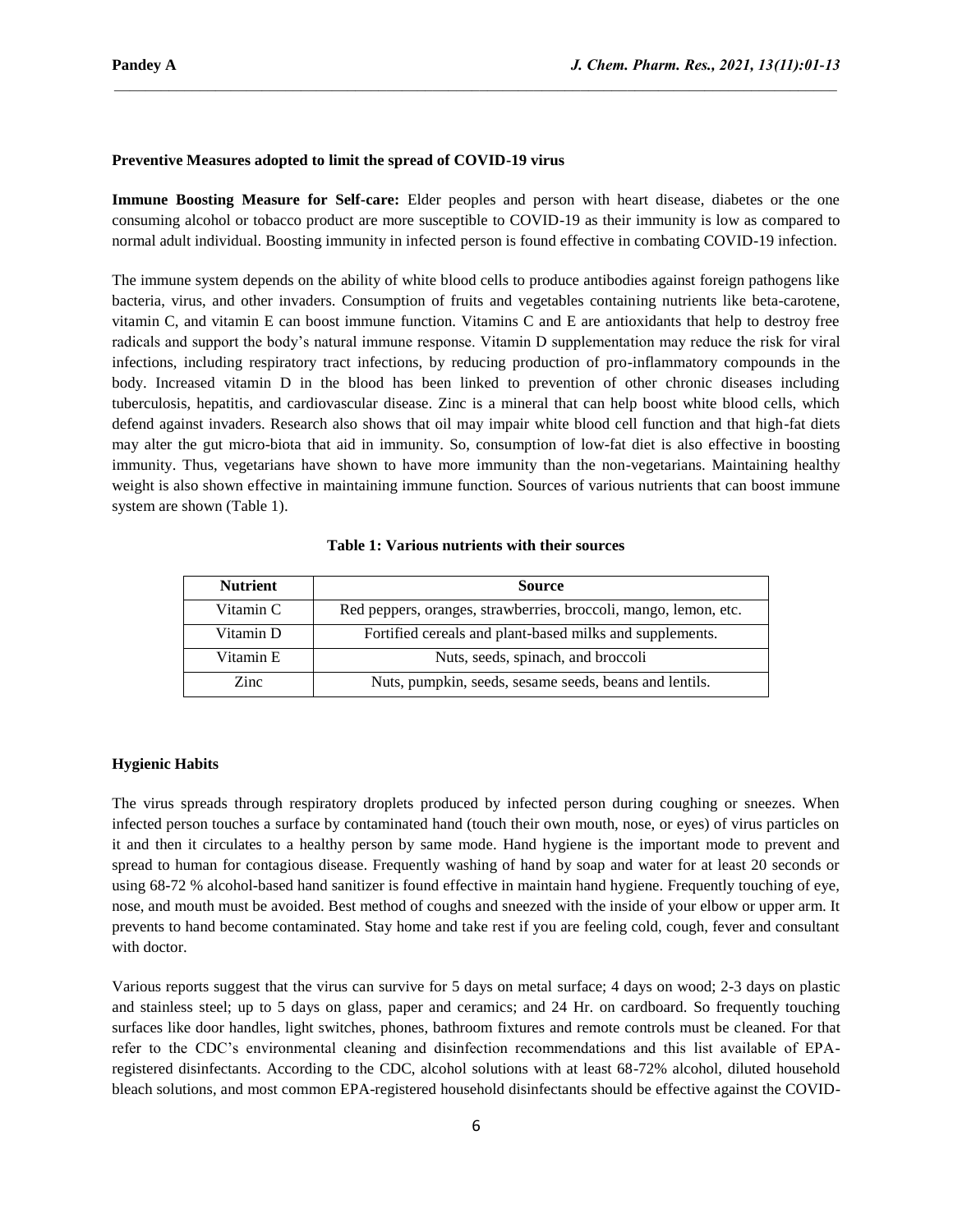19 virus. While cleaning a surface the surface must left in contact with the disinfectant for enough period and should not be dried immediately. Different wipes must be used for cleaning different surfaces as use of single wipe can contaminate another surface.

 $\mathcal{L}_\mathcal{L} = \mathcal{L}_\mathcal{L}$ 

### **Social Distancing**

Keeping a distance from other people is unfamiliar territory for most of us. It feels awkward and unnatural. We're not sure what to do and on top of this, the goal posts appear to shift daily as we grapple with the changing landscape of this coronavirus pandemic. Social distancing, more appropriately called physical distancing, is not always straight forward and if you are sometimes unsure, you are not alone. In order to put the theory into practice, we need to adhere to two principles. Firstly, assume everyone we meet has coronavirus, regardless of how they look or who they are. And secondly, also assume that we have coronavirus, and could give it to other people. It's important we all act as though we are potentially carrying the virus.

 The incubation period of the virus ranges from 1 to 12.5 days but can be if 14 days. During this period the infected person may meet many peoples and infect them also. As the virus spreads by meeting sneezes and cough of the infected individual directly or indirectly so proper distancing from peoples must be maintained. This is the only way to break the chain from human to human transmission of the virus. Limiting our contact with people will slow down virus transmission and flatten the epidemic curve so that we can reduce the number of cases occurring at the peak of the epidemic. The aim is to lighten demands on the health system when the epidemic is at its peak, so all of those needing help can get it, and we save lives.

Social distancing reduces the R0. R0 (pronounced "R-naught") is the rate at which a corona virus is transmitted. Also called the basic reproduction number, it indicates the average number of people who will contract the virus from a person who has already been infected, in a population that does not have immunity for the corona virus. R0 is the division of the number of new infections by the number of existing infections, or the average number of new infections over an infectious period  $(R0=$  new infections/existing infections). The higher the R0, the more contagious the infection. At its highest, India's R0 was estimated at 4 on 23 March 2020, according to a study by the Indian Council of Medical Research (ICMR).

#### **Regular Physical activity**

Exercise at home using various safe, simple, and easily implementable exercises is well suited to avoid the airborne coronavirus and maintain fitness levels. Such forms of exercise may include, but are not limited to, strengthening exercises, activities for balance and control, stretching exercises, or a combination of these. Examples of home exercises include walking in the house and to the store as necessary, lifting and carrying groceries, alternating leg lunges, stair climbing, stand-to-sit and sit-to-stand using a chair and from the floor, chair squats, and sit-ups and pushups. In addition, traditional Tai Ji Quan, Qigong exercises, and yoga should be considered since they require no equipment, little space, and can be practiced at any time. The use of eHealth and exercise videos, which focuses on encouraging and delivering physical activity through the Internet, mobile technologies, and television are other viable avenues for maintaining physical function and mental health during this critical period.

Official measures that restrict people's movements in the presence of the coronavirus crisis do not necessarily mean that physical activity must be limited or that all forms of exercise must be eliminated entirely. Exercise has been shown to have clear health benefits for healthy individuals and for patients with various diseases. In this respect, we strongly echo Dr. Steven Blair's quote from Dr. Ken Powell: "Some activity is better than none, and more is better than less" The aim should be to undertake at least 30 min of moderate physical activity every day and/or at least 20 min of vigorous physical activity every other day. Ideally, a combination of both intensities of physical activities is preferable in addition to practicing strengthening-type activities on a regular basis. Children, the elderly, and those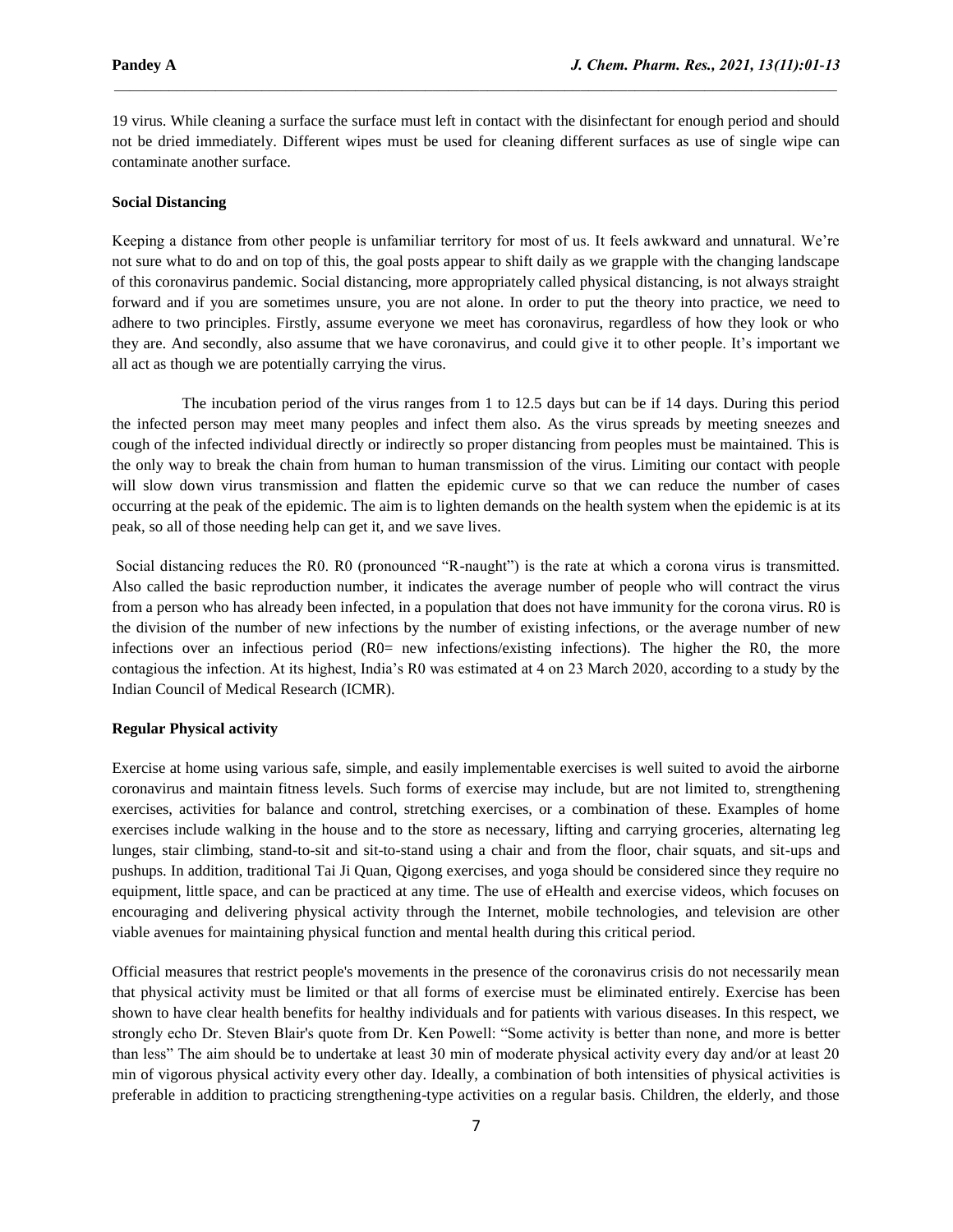who have previously experienced symptoms of illness or are susceptible to chronic cardiovascular or pulmonary disease should seek advice from health care providers about when it is safe to exercise (Figure 4).

 $\mathcal{L}_\mathcal{L} = \mathcal{L}_\mathcal{L}$ 



# **Figure 4: The binding mode of COVID-19 virus Mpro with Hydroxychloroquine (sticks) shows that it forms van der Waal interactions with His41, Met165, Glu166, Leu167, Gln189, Met 49, Arg188 and Thr190. This docking pose is drawn using Pymol software from the output files retrieved from molecular docking using AutoDock Vina**

Given the concerns about the increasing spread of COVID-19, it is imperative that infection control and safety precautions be followed. Home stay is a fundamental safety step that can limit infections from spreading widely. But prolonged home stays can increase behaviors that lead to inactivity and contribute to anxiety and depression, which in turn can lead to a sedentary lifestyle known to result in a range of chronic health conditions. Maintaining regular physical activity and routinely exercising in a safe home environment is an important strategy for healthy living during the coronavirus crisis.

## **Diagnostic Tests for COVID19 Detection as per WHO Recommendations**

WHO continues to evaluate available immunodiagnostics tests for COVID-19 and will update their scientific briefing whenever found necessary.

## **Rapid Diagnostic Tests Based on Antigen Detection**

One type of rapid diagnostic test (RDT) detects the presence of viral proteins (antigens) expressed by the COVID-19 virus in a sample from the respiratory tract of a person. If the target antigen is present in enough concentrations in the sample, it will bind to specific antibodies fixed to a paper strip enclosed in a plastic casing and generate a visually detectable signal, typically within 30 minutes. The antigen(s) detected are expressed only when the virus is actively replicating; therefore, such tests are best used to identify acute or early infection. How well the tests work depends on several factors, including the time from onset of illness, the concentration of virus in the specimen, the quality of the specimen collected from a person and how it is processed, and the precise formulation of the reagents in the test kits. Based on experience with antigen-based RDTs for other respiratory diseases such as influenza, in which affected patients have comparable concentrations of influenza virus in respiratory samples as seen in COVID-19, the sensitivity of these tests might be expected to vary from 34% to 80%. Based on this information, half or more of COVID-19 infected patients might be missed by such tests, depending on the group of patients tested. These assumptions urgently require further study to understand whether they are accurate. Additionally, false-positive results – that is, a test showing that a person is infected when they are not – could occur if the antibodies on the test strip also recognize antigens of viruses other than COVID-19, such as from human coronaviruses that cause the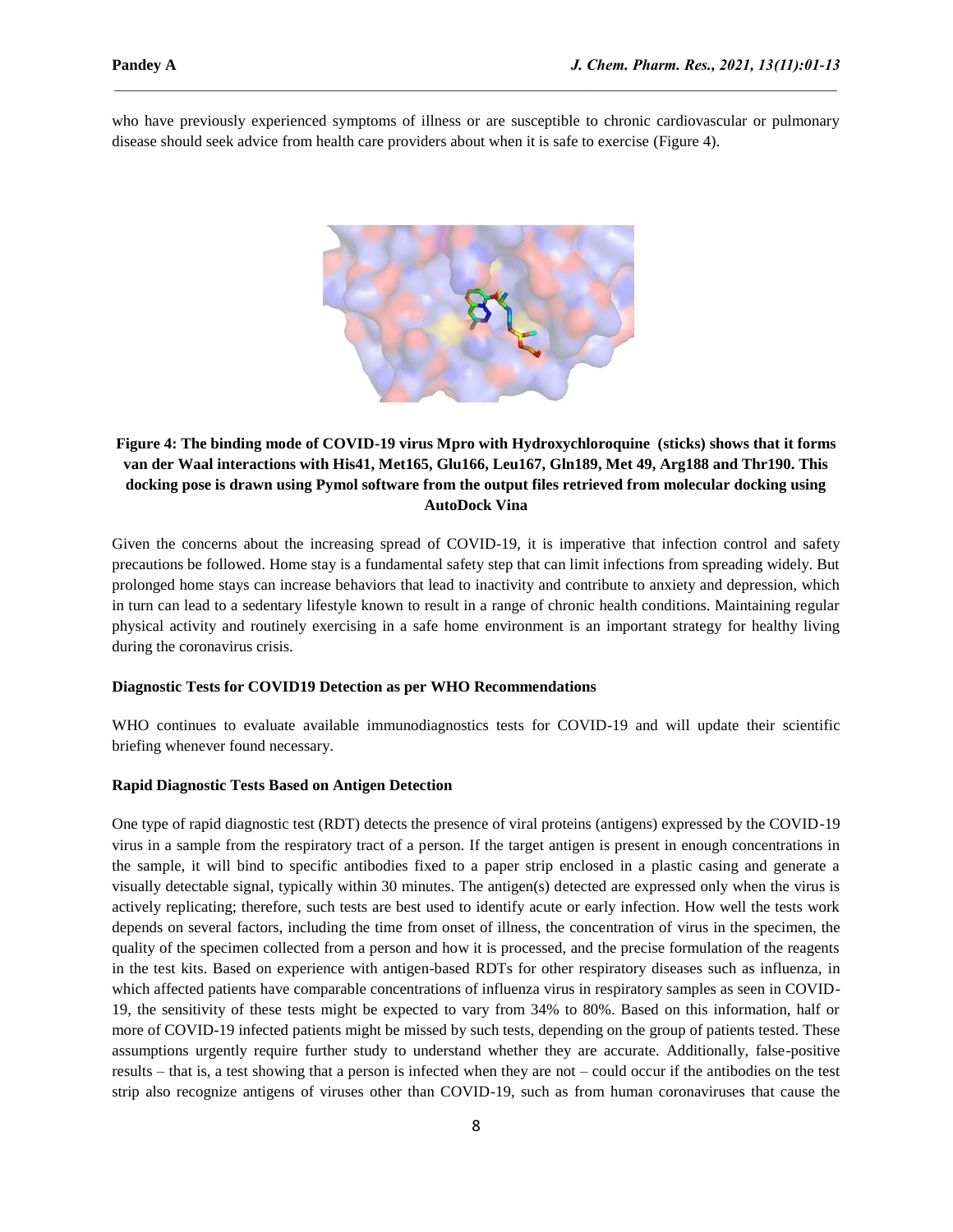common cold. If any of the antigen detection tests that are under development or commercialized demonstrate adequate performance, they could potentially be used as triage tests to rapidly identify patients who are very likely to have COVID-19, reducing or eliminating the need for expensive molecular confirmatory testing. With the limited data now available, WHO does not currently recommend the use of antigen-detecting rapid diagnostic tests for patient care, although research into their performance and potential diagnostic utility is highly encouraged (Figure 5).

 $\mathcal{L}_\mathcal{L} = \mathcal{L}_\mathcal{L}$ 



**Figure 3: The binding mode of COVID-19 virus M-pro with SH6 (sticks) shows that it forms hydrogen bonding with Asn238, Lys137, Lys5 (shown in sticks red) and van der Waal interactions with Glu288, Met276, Leu267, Gly275, Leu267, Gly275, Leu272, Tyr237, Asn274, Thr199, Asn238, Thr198, Lys137, Val171, Thr169;b) The binding mode of COVID-19 virus M-pro with TDG (sticks) shows that it forms hydrogen bonding withAsn133, Lys 137 (shown in sticks red) and van der Waal interactions with Asp197, Asn238, Ala194, Thr135, Val171, Arg131,Glu290, Asp289, Asn238, Tyr239, Glu288, Leu287, Leu271 and Gly275 residues. These docking poses are drawn using Pymol software from the output files retrieved from molecular docking using AutoDock Vina**

There is another, more common type of rapid diagnostic test marketed for COVID-19; a test that detects the presence of antibodies in the blood of people believed to have been infected with COVID-19. Antibodies are produced over days to weeks after infection with the virus. The strength of antibody response depends on several factors, including age, nutritional status, severity of disease, and certain medications or infections like HIV that suppress the immune system. In some people with COVID-19, disease confirmed by molecular testing (e.g. reverse transcription polymerase chain reaction: RT-PCR), weak, late or absent antibody responses have been reported. Studies suggest that the majority of patients develop antibody response only in the second week after onset of symptoms. This means that a diagnosis of COVID-19 infection based on antibody response will often only be possible in the recovery phase, when many of the opportunities for clinical intervention or interruption of disease transmission have already passed.

Antibody detection tests targeting COVID-19 may also cross-react with other pathogens, including other human coronaviruses and give false-positive results. Lastly, there has been discussion about whether RDTs detecting antibodies could predict whether an individual was immune to reinfection with the COVID-19 virus. There is no evidence to date to support this. Tests to detect antibody responses to COVID-19 in the population will be critical to support the development of vaccines, and to add to our understanding of the extent of infection among people who are not identified through active case finding and surveillance efforts, the attack rate in the population, and the infection fatality rate. For clinical diagnosis, however, such tests have limited utility because they cannot quickly diagnose acute infection to inform actions needed to determine the course of treatment.

Some clinicians have used these tests for antibody responses to make a presumptive diagnosis of recent COVID-19 disease in cases where molecular testing was negative but where there was a strong epidemiological link to COVID-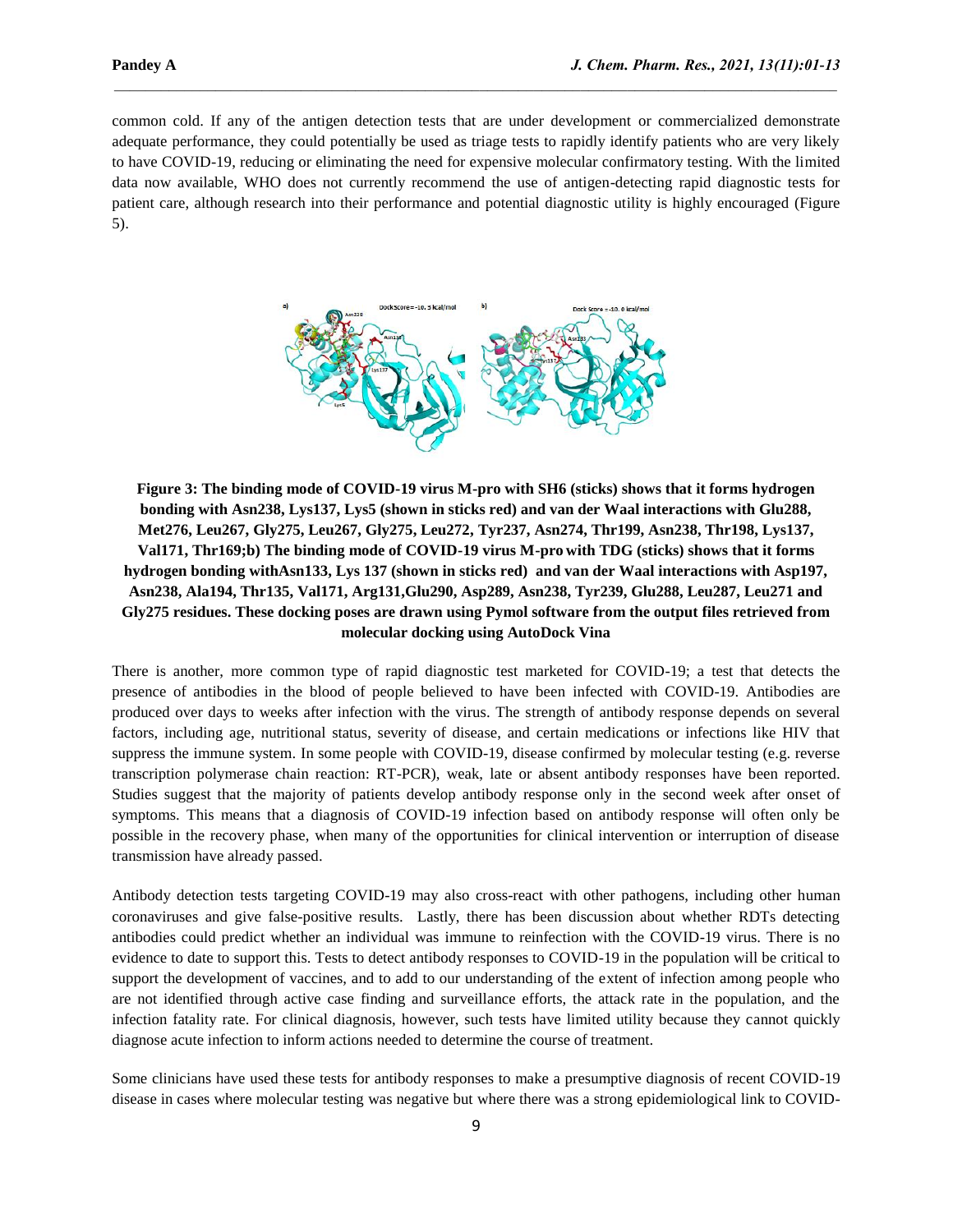19 infection and paired blood samples (acute and convalescent) showing rising antibody levels. Based on current data, WHO does not recommend the use of antibody-detecting rapid diagnostic tests for patient care but encourages the continuation of work to establish their usefulness in disease surveillance and epidemiologic research.Other than that, many multinational companies from various countries developed the test kits.

 $\mathcal{L}_\mathcal{L} = \mathcal{L}_\mathcal{L}$ 

## **PCR Detection Method**

PCR detects nucleic acid of covid-19 which is primary method for detecting the virus. Reverse transcription polymerase chain reaction (RT-PCR) kits are developed which genetically diagnose SARS-CoV-2. Basic principle of RT-PCR is reverse transcription of covid-19 RNA into complementary DNA (cDNA) strand followed by amplification of specific regions of cDNA. It was found that the virus conserves its nucleic acid sequences in three regions: the RdRp gene (RNA dependant RNA polymerase gene) in the open reading frame ORF1ab region, the E gene (envelop protein gene), and the N gene (nucleocapsid protein gene). Both RdRp and E genes proteins are highly sensitive for detection whereas N gene provide poor analytical sensitivity. Designing of RT-PCR generally consists of two steps: sequence alignment and primer design, and assay optimization and testing.

The assay can be designed as a two-target system, where one primer universally detects numerous corona viruses including SARS-CoV-2 and a second primer set only detects SARS-CoV-2. RT-PCR can be done in either a one step or a two-step assay. In one step assay reverse transcription and PCR amplification are merged in one reaction. This assay provides rapid reproducible results for high throughput analysis. The challenge is the difficulty in optimizing the reverse transcription and amplification step as they occur simultaneously, which leads to low target amplicon generation. In the two-step assay, the reaction is done sequentially in separate tubes. This assay format is more sensitive than one step assay but it is more time consuming and requires optimizing additional parameters. Lastly, controls needs to ensure the reliability of the assay and to identify experimental errors.

#### **Results and Discussion**

#### **Effective Drugs for COVID-19**

There are currently no FDA-approved medical countermeasures for COVID-19. FDA stands ready to work with medical product developers to clarify regulatory and data requirements necessary to move products forward in development as quickly as possible. Following drugs have shown some promising effect in the management of infection:

## **Chloroquine/hydroxychloroquine (CQ/HCQ)**

CQ and HCQ is widely used drug for malarial infection. These drugs proved effective in treatment of covid-19 infection. These drugs modulate immune system of infected person. Particularly, HCQ reduces activation of T cell, differentiation and expression of co-stimulatory proteins (e.g. CD154 on CD4+T cells) and cytokines produced by T cells and B cells (e.g. IL-1, IL-6, and TNF) as they rise the intracellular pH which inhibit lysosomal activity in antigen presenting cells (APCs), plasmacytoid dendritic cells (pDCs), and B cells. Which in turn prevent antigen processing and major histocompatibility complex (MHC) class-II mediated autoantigen presentation to T cells. HCQ suppress TLR signaling as it interrupts binding between Toll like receptors (TLR7 and TLR9) and their RNA/DNA ligands.

HQC also interferes with cytosolic DNA and nucleic acid sensor cyclic GMP-AMP (cGAMP) synthase (cGAS). TLR signaling and cGAS stimulation of interferon genes are impaired, also pro-inflammatory signaling activation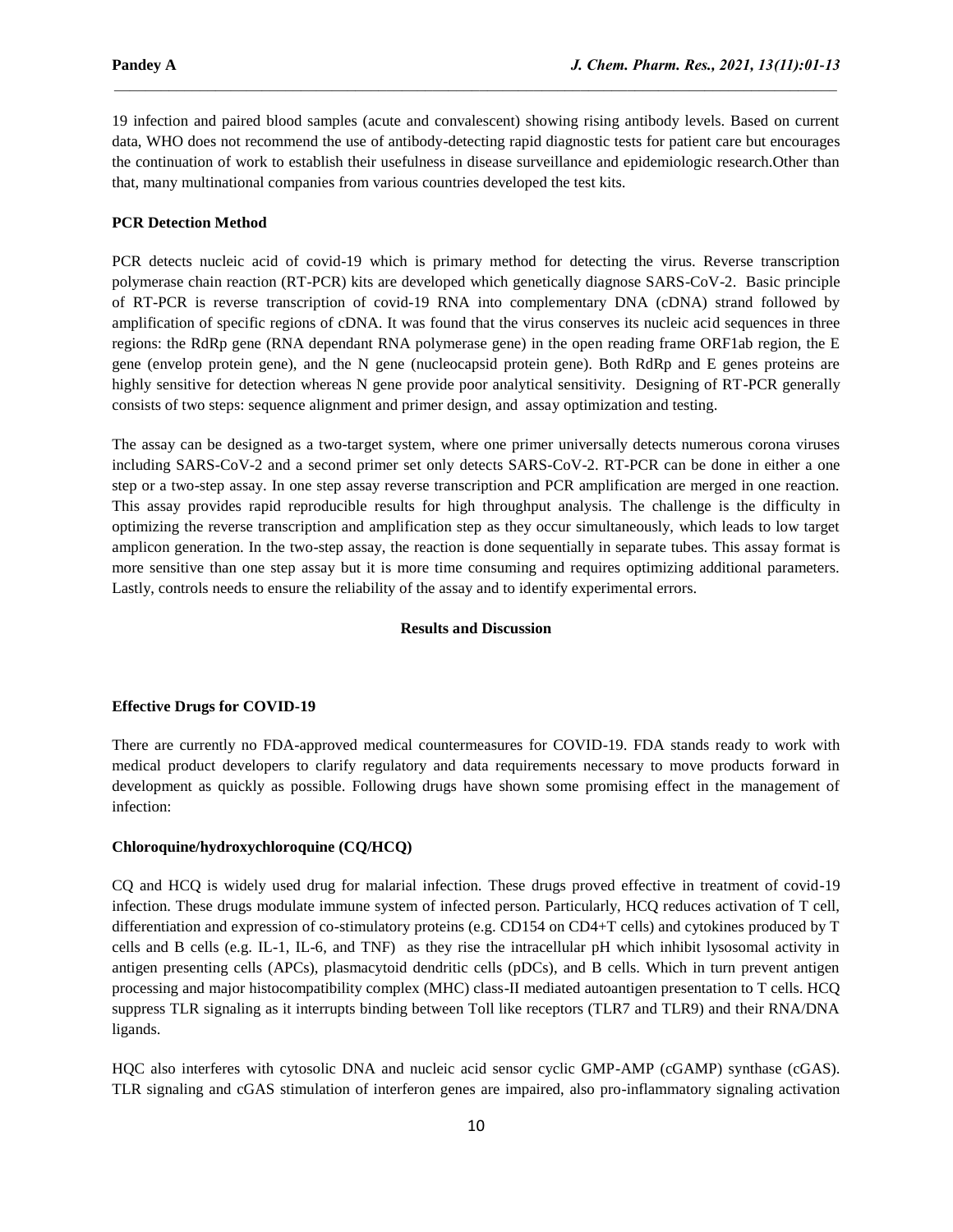and production of cytokines (IL-1, IL-6, and TNF) are suppressed by HCQ. Thus, HCQ is likely to confer an ability to suppress the CRS, which is due to over activation of the immune system triggered by SARS-CoV-2 infection, through which progression of the disease from mild to severe might be reduced.

 $\mathcal{L}_\mathcal{L} = \mathcal{L}_\mathcal{L}$ 

CQ block the virus entry into the host cell by interfering with glycosylation of angiotensin converting enzyme 2 (ACE-2). Alteration in glycosylation of ACE-2 receptor reduces the binding affinity of SARS-CoV spike protein to bind with the receptor. Figure 4 represents binding mode of COVID-19 M-pro with HCQ which display deep binding inside the active site pocket of M-pro.

# **Lopinavir-ritonavir**

Lopinavir-ritonavir is anti-HIV drug. This combination of drug is used to treat HIV in adults and children over 14 days of age who are infected with HIV-1. In hospitalized adult patients with severe Covid-19, no benefit was observed with lopinavir-ritonavir treatment beyond standard care. Future trials in patients with severe illness may help to confirm or exclude the possibility of a treatment benefit.

## **Favipiravir**

Favipiravir is found effective in treating covid-19 infection. This drug is under clinical trial. Favipiravir is a new type of RNA dependent RNA polymerase inhibitor (RsRp). It is a prodrug which is ribosylated and phosphorylated intracellularly to form active facipiraviribofuranosyl‐5′‐triphosphate (T‐705‐RTP) which competes with purine nucleosides and inhibit RdRp of virus. Currently favipiravir is in 3rd phase clinical trial which conducted by Glenmark pharmaceuticals, India.

## **Remdesivir**

Remdesisir (GS-5734) which is previously found effective in treating lethal Ebola and Nipah virus is found most effective for COVID -19 infections. It is a nucleoside analogues drugs that can block the RNA-dependent RNA polymerase (RdRp) during the replication of corona virus in respiratory epithelial cells. The drug is under phase-3 clinical trial. USFDA approved remdesivir as drug for emergencey use to treat corona on 1st May 2020. (USFDA,2020)

## **Camostat mesylate**

Camostat mesylate is found to block the entry of virus into the host cell by inhibiting cellular host TMPRSS-2. Futher study is required for approving this drug in treating corona infection. Camostat mesylate is a protease inhibitor which is approved for treating pancreatic inflammation.

## **Hesperidin and Rutin**

Hespiridin is a natural flavonoid. In various computational study reports hesperidin is found most effective in interfering interaction between spike protein and ACE-2 receptor and best potential inhibitor against protease of COVID-19. According to in silico reports there are 24 other drugs that proved better than Nelfinavir. Our research group also reported recently the potential of theaflavin gallate (TG), theaflavin digallate (TDG) and sanguiin-H-6 (SH6) as potential inhibitors of M-pro of COVID19 virus. Figure 5 shows binding mode of COVID-19 M-pro with SH6 and TDG. The potential of polyphenols for various therapeutic ailments are already established in the literature.

# **Roche's Actemra (Tocilizumab)**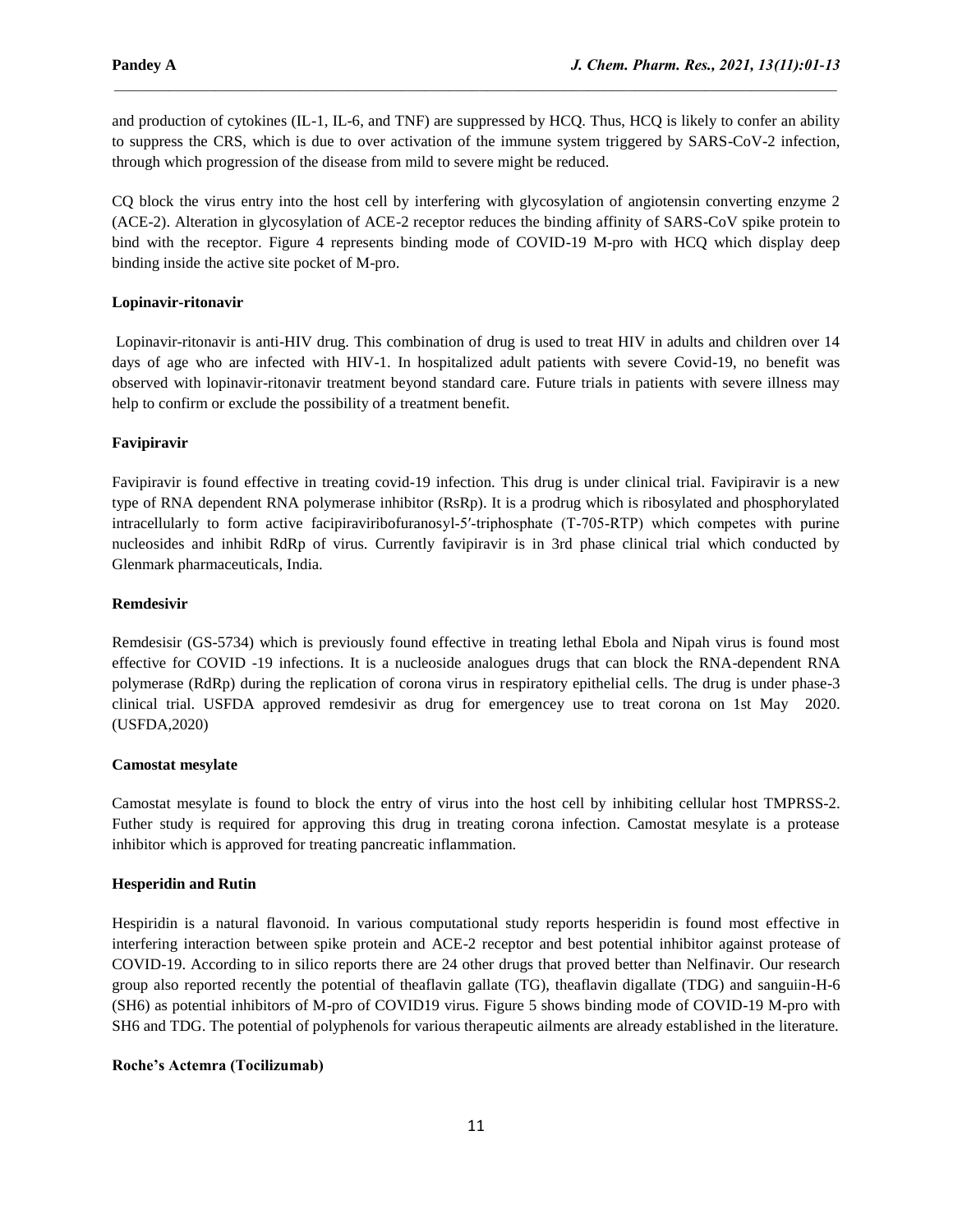Elevated level of inflammatory cytokine IL-6 in blood of infected person is predicted to be fetal. So, utilization of immune-modulators, Tocilizumab a monoclonal antibody can directly block IL-6 and is recommended in critically ill patient with bilateral lung lesion and conformed level of IL-6. Roche's Actemra is approved by China for treatment of corona virus.

 $\mathcal{L}_\mathcal{L} = \mathcal{L}_\mathcal{L}$ 

IL-6 can bind to transmembrane IL-6 receptors (mIL6R) and soluble IL-6 receptors (sIL-6R), and the resulting complex can combine with signal transducing component gp130 to activate the inflammatory response. Tocilizumab can bind specifically to sIL-6R and mIL-6R, and block signal transduction.

# **Novel Corona Virus Vaccines**

Listed below are the coronavirus vaccines in various stages of development, across the world.

- Entos Pharmaceuticals is developing Fusogenix DNA vaccine developed using the Fusogenix drug delivery platform to prevent COVID-19 infections. Fusogenix drug delivery platform is a proteo-lipid vehicle that introduces genetic payload directly into the cells. Entos is working on developing an optimized payload containing multiple protein epitopes derived from SARS-COV-2 proteins, which will stimulate an immune response in the body to prevent COVID-19 infection.
- The University of Oxford's ChAdOx1 nCoV-19 is an adenovirus vaccine vector developed by the university's Jenner Institute. The university is testing the vaccine in a clinical trial planned to be conducted in the Thames Valley Region. Approximately 510 volunteers aged between 18 years and 55 years will be enrolled for the study.
- Roivant Sciences is advancing the development of Gimsilumab a clinical-stage, human monoclonal antibody. The drug targets granulocyte-macrophage colony stimulating factor (GM-CSF), which is a proinflammatory cytokine found in high levels in the serum of COVID-19 patients. Targeting GM-CSF is expected to reduce lung damage and reduce mortality rate in COVID-19 patients.
- Altimmune has collaborated with the University of Alabama at Birmingham (UAB) to develop a single dose intranasal vaccine for COVID-19 named AdCOVID. The company is currently carrying out immunogenicity studies after, which phase one clinical trial material will be developed. Altimmune and UAB will work with researchers to conduct preclinical animal studies and phase one clinical trial in the third quarter of 2020.
- I-Mab Biopharma is developed TJM2, a neutralizing antibody, as a treatment for cytokine storm in patients suffering from a severe case of coronavirus infection. The drug targets the human granulocyte-macrophage colony-stimulating factor (GM-CSF), which is responsible for acute and chronic inflammation. The company will commence development after receiving approval for the Investigational New Drug (IND) application from the U.S. Food and Drug Administration (FDA).
- Airway Therapeutics is exploring its novel human recombinant protein named AT-100 (rhSP-D) as a treatment for coronavirus. The company has announced a filing with the Respiratory Diseases Branch of the National Institutes of Health to evaluate the drug. AT-100 has shown efficacy in preclinical studies in reducing inflammation and infection in the lungs, while also generating an immune response against various respiratory diseases.
- An intranasal COVID-19 vaccine is being developed by US-based clinical-stage biopharmaceutical company, Altimmune. Design and synthesis of the single-dose vaccine have been completed, while animal testing will follow. The coronavirus vaccine is being developed based on a vaccine technology platform that is similar to NasoVAX, an influenza vaccine developed by Altimmune.
- Moderna and the Vaccine Research Center, a unit of the National Institute of Allergy and Infectious Diseases (NIAID), have collaborated to develop a vaccine for coronavirus. The vaccine targets the Spike (S) protein of the coronavirus. The first vials of the vaccine have been manufactured at Moderna's